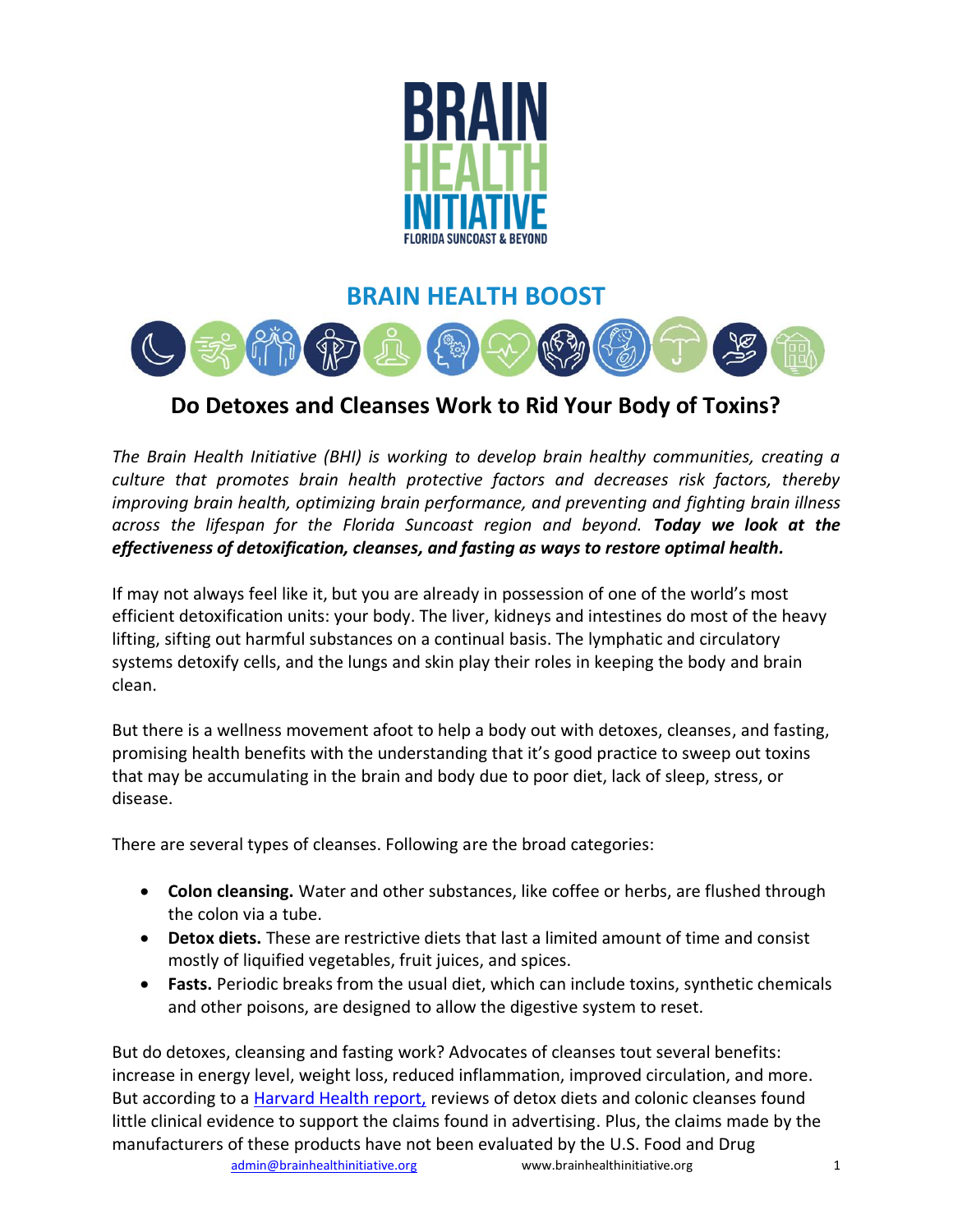Administration. One review indicated that juicing and detox diets can cause weight loss because of low calorie intake but that they tend to lead to weight gain when a normal diet is resumed.

BHI's NeuroNutritionst and best-selling author, Dr. Uma Naidoo, said the spices, botanicals and herbs found in detox teas can support the brain's and body's natural self-cleansing process.

"Powerful in the food-as-medicine field and high in phytonutrients, herbs and spices have shown to improve mental and physical health; turmeric is highly anti-inflammatory and may improve anxiety, saffron has antidepressant benefits, rosemary improves memory and cognition, ginger helps with digestion, and green tea has shown to help the body prevent oxidative stress and promote natural detoxification," Dr. Naidoo said.

Dr. Naidoo stresses that these natural herbs and spices are not a magic potion that can be used to scrub the effects of a poor diet or bad lifestyle choices from the brain and body.

"Run from labels or headlines that say 'lose 20 pounds in 10 days' or 'detox your body in one week'," Dr. Naidoo said. "Those miraculous claims may be fake but more importantly maybe harmful for your physical and brain health."

## **WHAT YOU CAN DO TODAY TO PROTECT YOUR BRAIN HEALTH**

*If you want to try a detoxification or cleanse, these effective wellness activities can amplify the benefits. Try the following BHI tips:*

- **SLEEP.** Good sleep is detoxification for the brain. Our brain rejuvenates and removes toxic waste products while we snooze.
- **DRINK FILTERED WATER.** Nothing flushes out our systems better than water. But make sure it's pure. You don't want to replace one toxin with another.
- **BE ON THE MOVE.** Incorporate some kind of movement every day to support your body's detoxification.
- **BRUSH UP ON MASSAGE.** Try five minutes of dry brushing, which is the use of a stiffbristled brush for a body massage. It gets the lymphatic system moving.
- **TRUST YOUR GUT.** Dr. Naidoo suggests adding fermented food like kimchi, yogurt, and sauerkraut and prebiotics like oats, garlic, greens and fiber-rich vegetables to your diet to help your gut microbiome.
- **AVOID TOXINS.** Use non-toxic cosmetics and personal care items that don't release chemicals.

*BE BRAIN HEALTHY* **and adopt a lifestyle** that includes thoughts, behaviors, emotions, responses, and language that promote brain health protective factors:

- Stress resilience
- Nutrition
- Physical activity
- Sleep
- Social connection
- Emotional wellbeing